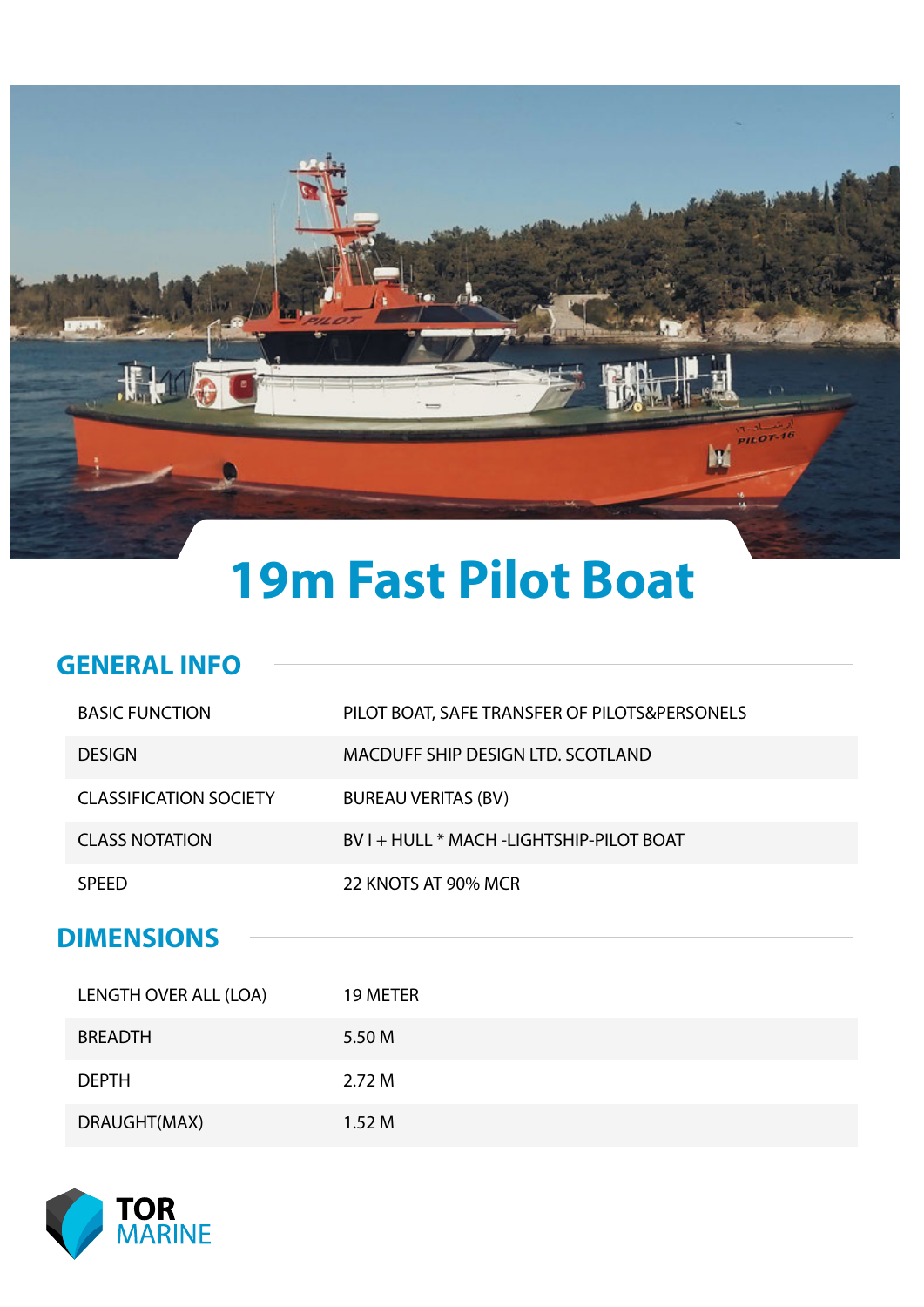### **TANK CAPACITIES**

| <b>FUEL</b>        | 2550 LITRES |
|--------------------|-------------|
| <b>FRESH WATER</b> | 350 LITRES  |
| <b>DIRTY OIL</b>   | 100 LITRES  |
| LUB OIL            | 100 LITRES  |
| <b>BLACK WATER</b> | 215 LITRES  |

#### **DECK MACHINERY**

| <b>WINDLASS</b>           | MAX PULL 1560 KG. WARPING DRUM AND MOORING CAPSTAN |
|---------------------------|----------------------------------------------------|
| <b>ANCHOR</b>             | 40 KG, VHHP YP POWER TYPE ANCHOR                   |
| <b>CHAIN</b>              | 12,5 mm. GRADE Q2 STUD LINK                        |
| <b>MOB RECOVERY DAVID</b> | MANUAL OPERATED RESCUE DAVID FOR MOB OPERATIONS    |

#### **FIRE & SAFETY**

| <b>SAFETY EQUIPMENT</b>                              | 1 x INFLATABLE LIFE RAFT, FOR 8 PERSONS                                 |
|------------------------------------------------------|-------------------------------------------------------------------------|
| <b>PYROTECHNICS</b>                                  | ROCKET PARACHUTE FLARE, HAND HELD FLARE, BUOYANT<br><b>SMOKE SIGNAL</b> |
| <b>LIFEBUOY</b>                                      | 2 x WITH SELF-IGNITING LIGHTS                                           |
| <b>LIFE JACKET</b>                                   | 8 PCS                                                                   |
| <b>EMG FIRE PUMP</b>                                 | ENGINE DRIVEN MANUAL START FIRE PUMP                                    |
| <b>FIRE EXTINGUISHERS</b>                            | ADEQUATE FOAM AND DRY POWDER EXT.                                       |
| <b>FIXED FIRE DETECTION AND</b><br><b>MONITORING</b> | <b>FOR ALL COMPATMENTS</b>                                              |
| <b>LINE THROWING APPLIANCE</b>                       | 2 PCS                                                                   |

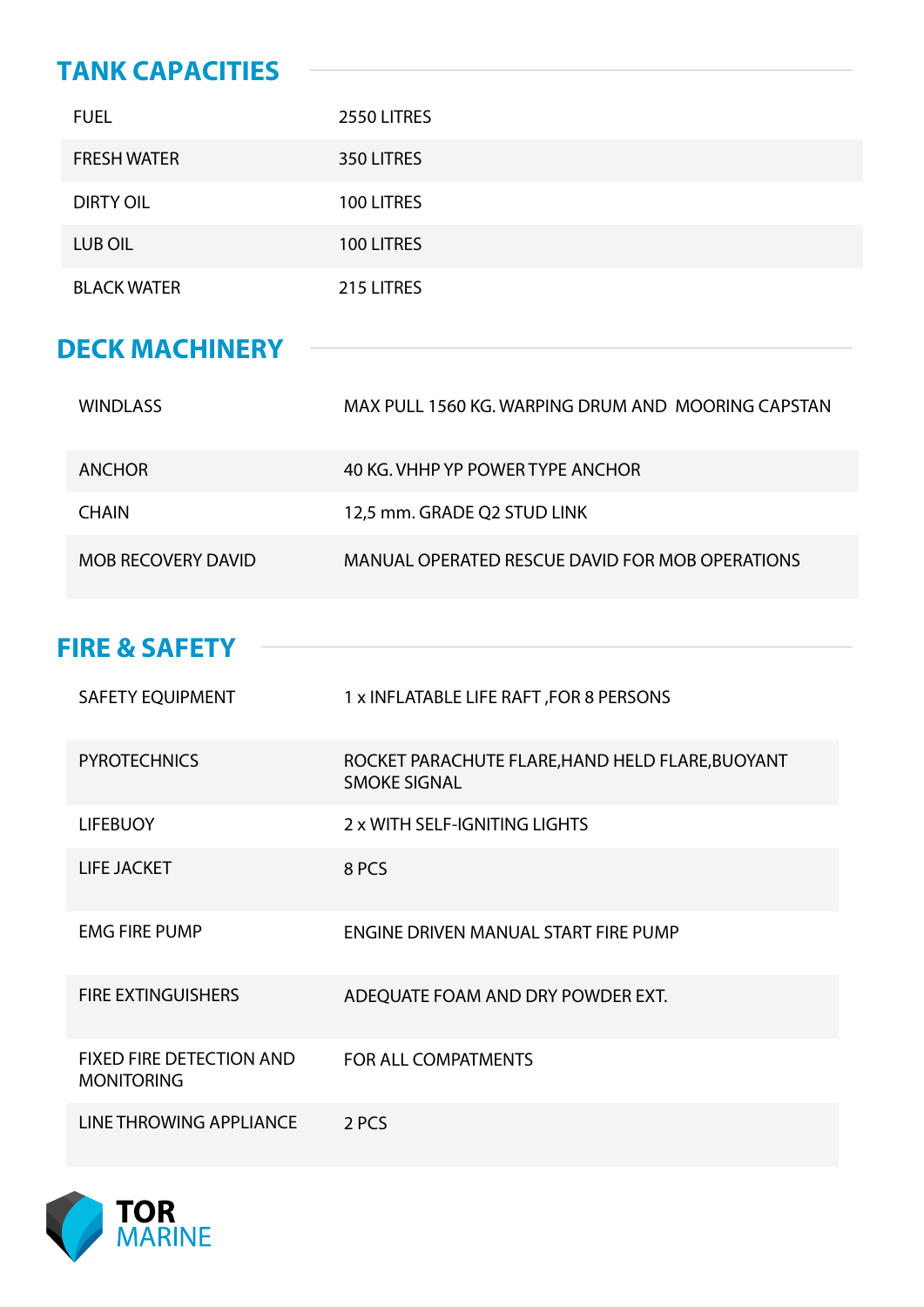#### **MACHINERY**

| <b>MAIN ENGINE</b>                     | 2 x CAT C32 Acert 1300 BHP @1800 RPM             |
|----------------------------------------|--------------------------------------------------|
| <b>REDUCTION GEAR</b>                  | 2 x ZF 3050A                                     |
| <b>GEN SETS</b>                        | 2 x 30KW-37kVA, 440V, 60Hz Perkins-Leroy Somer   |
| <b>SHAFTING&amp;PROPELLER</b>          | 2 x FIX PITCH PROP. AND STERNGEAR                |
| <b>STEERING SYSTEM</b>                 | DATA DDS 2*550 ELECTRO-HYDRAULIC STEERING SYSTEM |
| <b>FIRE&amp;BILGE PUMP&amp;GS PUMP</b> | 2 x LIVERANI AML 50/125                          |
| <b>TAIL SHAFT COOLING PUMP</b>         | <b>LIVERANI EP20MF</b>                           |
| <b>FW PRESSURE SET</b>                 | DOMETIC 24V 17 LT/MIN FW SET                     |
| <b>WATER HEATER</b>                    | 20LT 1200W                                       |
| SEWAGE DISCHARGE PUMP                  | LIVERANI EP MIDEX 1400                           |
| <b>E/R VENTILATORS</b>                 | 2 x 20,000 m3/h AXIAL FANS                       |

## **ACCOMMODATION & NAVIGATION**

| <b>ACCOMMODATION</b>                    | WC & SHOWER, GALLEY & MESSROOM, CABIN FOR 4 PERSONS<br><b>IN BELOW DECK</b>                                         |
|-----------------------------------------|---------------------------------------------------------------------------------------------------------------------|
| <b>CHAIRS (HELMSMAN/</b><br>NAVIGATOR)  | 1 x HELMSMAN, 1 x NAVIGATOR and 4 x PASSENGER SEATS IN<br><b>WHEELHOUSE</b>                                         |
| <b>SEARCH LIGHT</b>                     | 2 x100 W, 24 VOLT, REMOTE CONTROL                                                                                   |
| NAVIGATION&COMMUNICATIO<br>N EQUIPMENTS | 2 x RADAR UNIT 4kW, 1 x VHF RADIOTELEPHONE DSC, 1 x ECHO<br>SOUNDER, 1 x GPS COMPASS GRC JLR-21, 1 x GPS NAVIGATOR, |
|                                         | 1 x MF/HF VHF TELEPHONE, 2 x ICOM VHF SET, 1 x EPIRB, 1 x<br>SART, 1 x NAVTEX, 2 x GMDSS HANDHELD VHF, 1 x PHONTECH |
|                                         | INTERCOM SYSTEM, 1 x AIS, 1 x BAROMETER, 1 x HORN, 1 x<br>INTERNATIOAL CODE FLAGS, 1 x BINOCULAR                    |